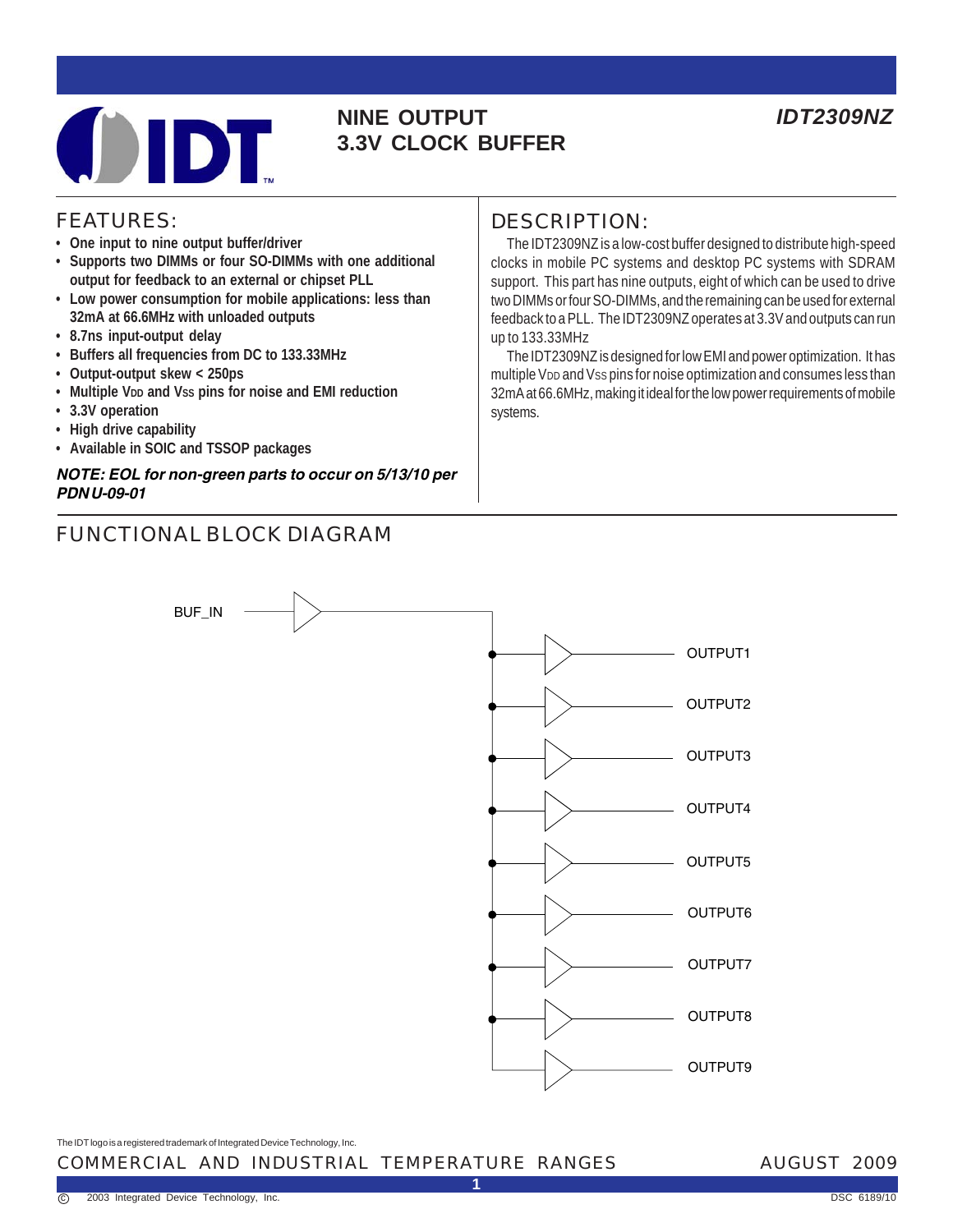#### PIN CONFIGURATION



**SOIC/ TSSOP TOP VIEW**

# ABSOLUTE MAXIMUM RATINGS(1)

| Symbol                                   | Rating                    | Max.             | Unit          |
|------------------------------------------|---------------------------|------------------|---------------|
| V <sub>DD</sub>                          | Supply Voltage Range      | $-0.5$ to $+4.6$ | V             |
| V <sub>1</sub> (2)                       | Input Voltage Range (REF) | $-0.5$ to $+5.5$ | V             |
| V١                                       | Input Voltage Range       | $-0.5$ to        | V             |
|                                          | (except REF)              | $VDD+0.5$        |               |
| $I$ IK $(VI < 0)$                        | Input Clamp Current       | $-50$            | mA            |
| $\log (V_O = 0 \text{ to } V_{DD})$      | Continuous Output Current | ±50              | mA            |
| <b>VDD or GND</b>                        | Continuous Current        | $+100$           | mA            |
| $TA = 55^{\circ}C$                       | Maximum Power Dissipation | 0.7              | W             |
| $(in still air)^{(3)}$                   |                           |                  |               |
| <b>TSTG</b><br>Storage Temperature Range |                           | $-65$ to $+150$  | $^{\circ}$ C. |
| Operating                                | Commercial Temperature    | $0 to +70$       | $^{\circ}$ C. |
| Temperature                              | Range                     |                  |               |
| Industrial Temperature<br>Operating      |                           | $-40$ to $+85$   | $^{\circ}$ C  |
| Temperature                              | Range                     |                  |               |

**NOTES:**

- 1. Stresses greater than those listed under ABSOLUTE MAXIMUM RATINGS may cause permanent damage to the device. This is a stress rating only and functional operation of the device at these or any other conditions above those indicated in the operational sections of this specification is not implied. Exposure to absolute maximum rating conditions for extended periods may affect reliability.
- 2. The input and output negative-voltage ratings may be exceeded if the input and output clamp-current ratings are observed.
- 3. The maximum package power dissipation is calculated using a junction temperature of 150°C and a board trace length of 750 mils.

| Pin Name                | <b>Pin Number</b> | <b>Functional Description</b> |
|-------------------------|-------------------|-------------------------------|
| V <sub>DD</sub>         | 4, 8, 13          | 3.3V Digital Voltage Supply   |
| GND                     | 5, 9, 12          | Ground                        |
| <b>BUF IN</b>           |                   | Input clock                   |
| OUTPUT <sub>[1:9]</sub> | 2, 3, 6, 7, 10    | Outputs                       |
|                         | 11, 14, 15, 16    |                               |

#### PIN DESCRIPTION

#### OPERATING CONDITIONS - COMMERCIAL

| Symbol                 | Parameter                                   | Min. | Max.   | Unit    |
|------------------------|---------------------------------------------|------|--------|---------|
| <b>V</b> <sub>DD</sub> | Supply Voltage                              |      | 3.6    |         |
| ĪΑ                     | Operating Temperature (Ambient Temperature) |      | 70     | $\circ$ |
| Сı                     | Load Capacitance, Four < 100MHz             |      | 30     | рŀ      |
|                        | Load Capacitance 100MHz < Four < 133.33MHz  |      |        |         |
| Cin                    | Input Capacitance                           |      |        |         |
| BUF_IN, SDRAM[1:9]     | Operating Frequency                         | DC   | 133.33 | MHz     |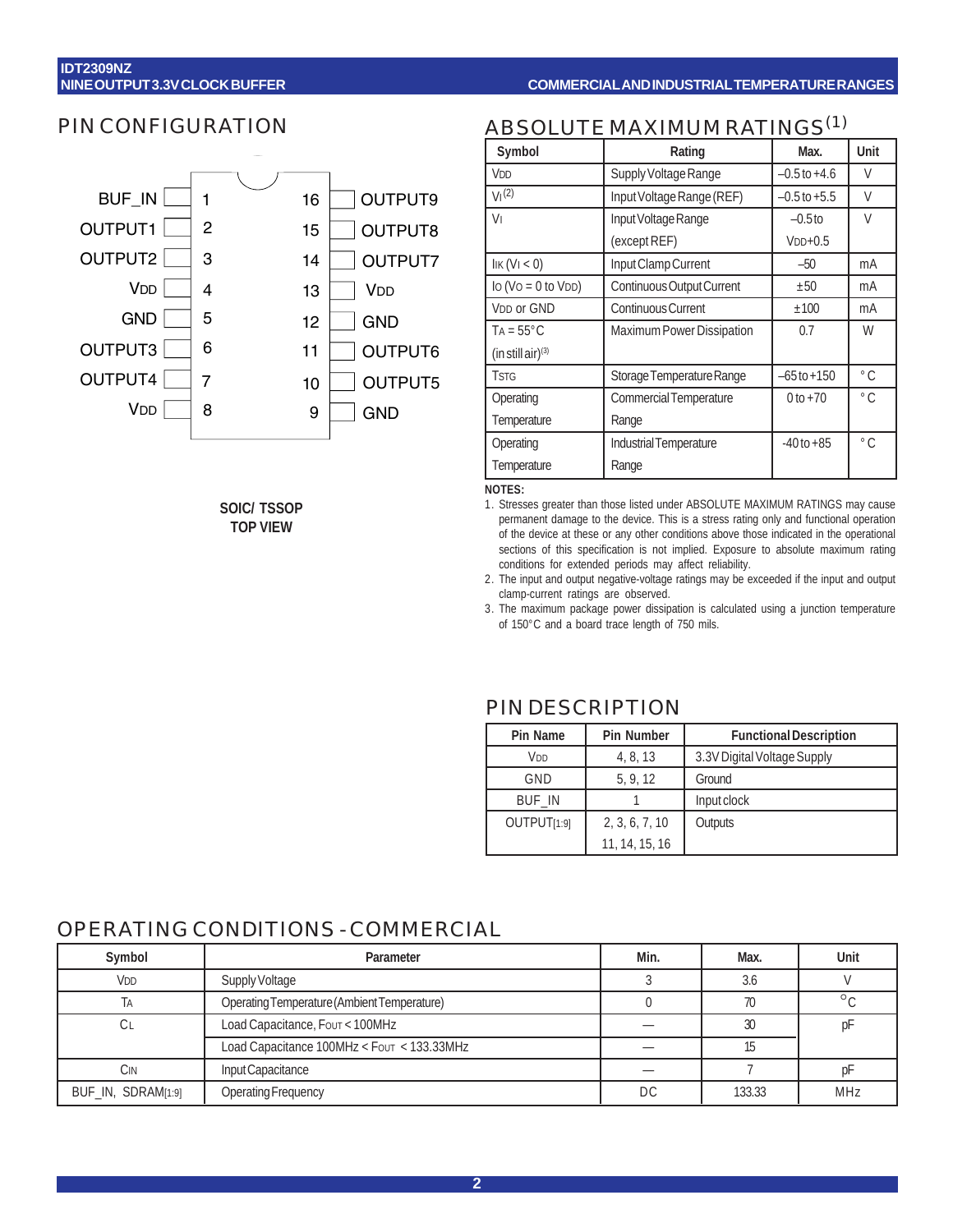# OPERATING CONDITIONS - INDUSTRIAL

| Symbol             | Parameter                                   | Min.  | Max.   | Unit    |
|--------------------|---------------------------------------------|-------|--------|---------|
| V <sub>DD</sub>    | Supply Voltage                              |       | 3.6    |         |
| ΤA                 | Operating Temperature (Ambient Temperature) | $-40$ | $+85$  | $\circ$ |
| ÜΕ                 | Load Capacitance, Four < 100MHz             |       |        |         |
|                    | Load Capacitance 100MHz < Four < 133.33MHz  |       |        |         |
| Cin                | Input Capacitance                           |       |        |         |
| BUF_IN, SDRAM[1:9] | <b>Operating Frequency</b>                  | DC    | 133.33 | MHz     |

# DC ELECTRICAL CHARACTERISTICS - COMMERCIAL

| Symbol          | Parameter                          | <b>Conditions</b>            | Min. | Max. | Unit          |
|-----------------|------------------------------------|------------------------------|------|------|---------------|
| VIL             | Input LOW Voltage <sup>(1)</sup>   |                              |      | 0.8  |               |
| <b>VIH</b>      | Input HIGH Voltage <sup>(1)</sup>  |                              |      |      |               |
| IIL             | Input LOW Current                  | $V_{IN} = 0V$                |      | 50   | μA            |
| İІН             | Input HIGH Current                 | $V_{IN} = V_{DD}$            |      | 100  | uA            |
| VOL             | Output LOW Voltage <sup>(2)</sup>  | $IoL = 8mA$                  |      | 0.4  |               |
| <b>VOH</b>      | Output HIGH Voltage <sup>(2)</sup> | $IOH = -8mA$                 | 2.4  | _    | $\mathcal{L}$ |
| I <sub>DD</sub> | Supply Current                     | Unloaded Outputs at 66.66MHz |      | 32   | mA            |

**NOTES:**

1. BUF\_IN input has a threshold voltage of VDD/2.

2. Parameter is guaranteed by design but not production tested.

## DC ELECTRICAL CHARACTERISTICS - INDUSTRIAL

| Symbol          | Parameter                          | Conditions                   | Min. | Max. | Unit |
|-----------------|------------------------------------|------------------------------|------|------|------|
| VIL             | Input LOW Voltage <sup>(1)</sup>   |                              |      | 0.8  |      |
| VIH             | Input HIGH Voltage <sup>(1)</sup>  |                              |      |      |      |
| IIL             | Input LOW Current                  | $V_{IN} = 0V$                |      | 50   | μA   |
| IІН             | Input HIGH Current                 | $VIN = VDD$                  |      | 100  | μA   |
| VOL             | Output LOW Voltage <sup>(2)</sup>  | $IoL = 8mA$                  |      | 0.4  |      |
| VOH             | Output HIGH Voltage <sup>(2)</sup> | $IOH = -8mA$                 | 2.4  |      |      |
| I <sub>DD</sub> | Supply Current                     | Unloaded Outputs at 66.66MHz |      | 35   | mA   |

**NOTES:**

1. BUF\_IN input has a threshold voltage of VDD/2.

2. Parameter is guaranteed by design but not production tested.

# SWITCHING CHARACTERISTICS - COMMERCIAL<sup>(1)</sup>

| Symbol | Parameter <sup>(2)</sup>              | Conditions                     | Min. | тур. | Max.                 | Unit |
|--------|---------------------------------------|--------------------------------|------|------|----------------------|------|
| t3     | Rise Time                             | Measured between 0.8V and 2V   |      | _    | $\mathsf{h}$<br>ن. ا | ns   |
| t4     | <b>Fall Time</b>                      | Measured between 0.8V and 2V   |      |      | h<br>ن. ا            | ns   |
| t5     | Output to Output Skew                 | All outputs equally loaded     |      |      | 250                  | ps   |
| 16     | Propagation Delay, BUF_IN Rising Edge | Measured at V <sub>DD</sub> /2 |      |      | 8.7                  | ns   |
|        | to OUTPUT Rising Edge                 |                                |      |      |                      |      |

**NOTES:**

1. All parameters specified with loaded outputs.

2. Parameter is guaranteed by design but not production tested.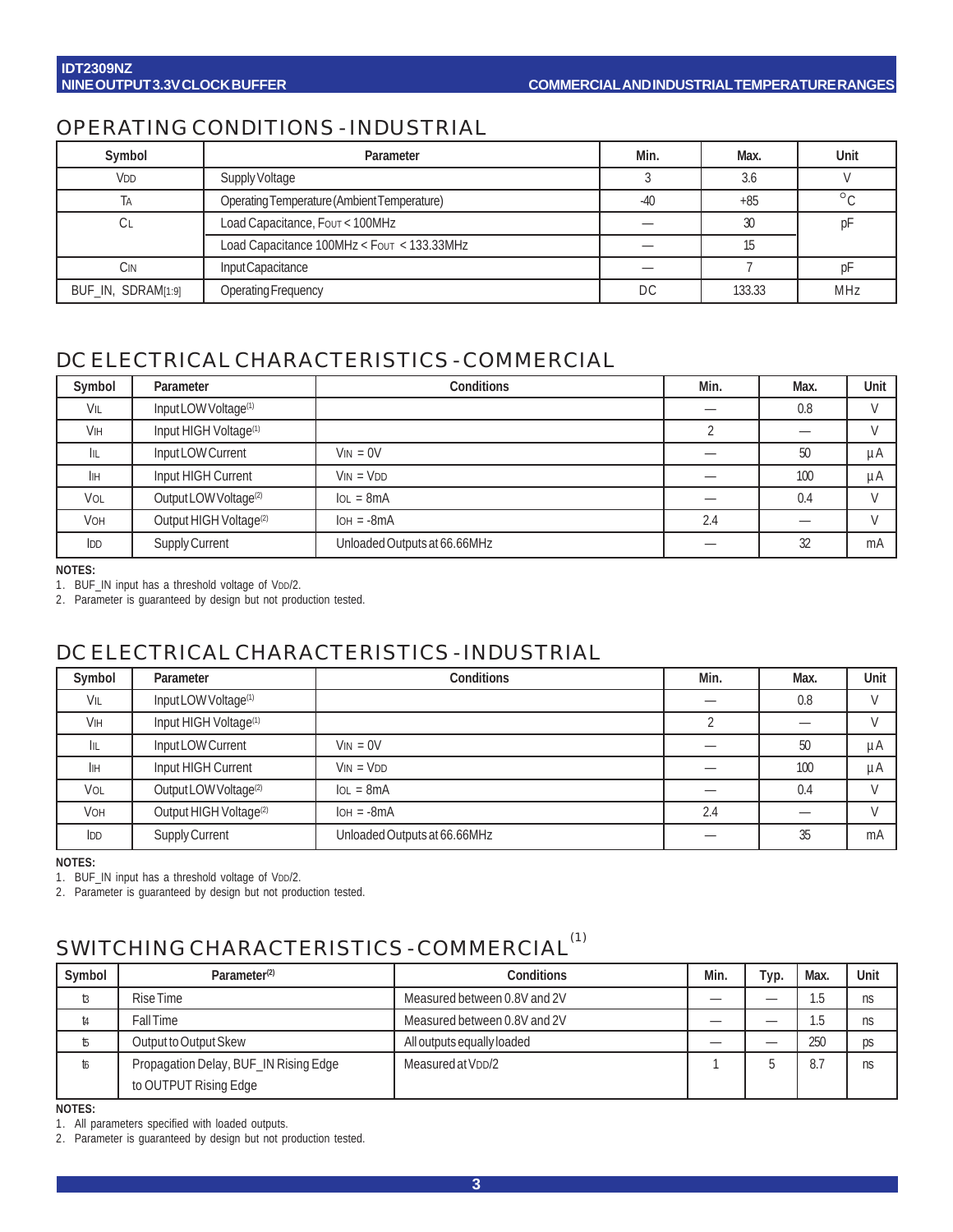# SWITCHING CHARACTERISTICS - INDUSTRIAL<sup>(1)</sup>

| Symbol | Parameter <sup>(2)</sup>              | Conditions                     | Min. | Typ. | Max.      | Unit |
|--------|---------------------------------------|--------------------------------|------|------|-----------|------|
| b      | Rise Time                             | Measured between 0.8V and 2V   |      |      | Б<br>ن. ا | ns   |
| t4     | <b>Fall Time</b>                      | Measured between 0.8V and 2V   |      |      | 片<br>ر    | ns   |
|        | Output to Output Skew                 | All outputs equally loaded     |      |      | 250       | ps   |
| 16     | Propagation Delay, BUF_IN Rising Edge | Measured at V <sub>DD</sub> /2 |      |      | 8.7       | ns   |
|        | to OUTPUT Rising Edge                 |                                |      |      |           |      |

**NOTES:**

1. All parameters specified with loaded outputs.

2. Parameter is guaranteed by design but not production tested.

# SWITCHING WAVEFORMS



*Output to Output Skew*









## TEST CIRCUIT